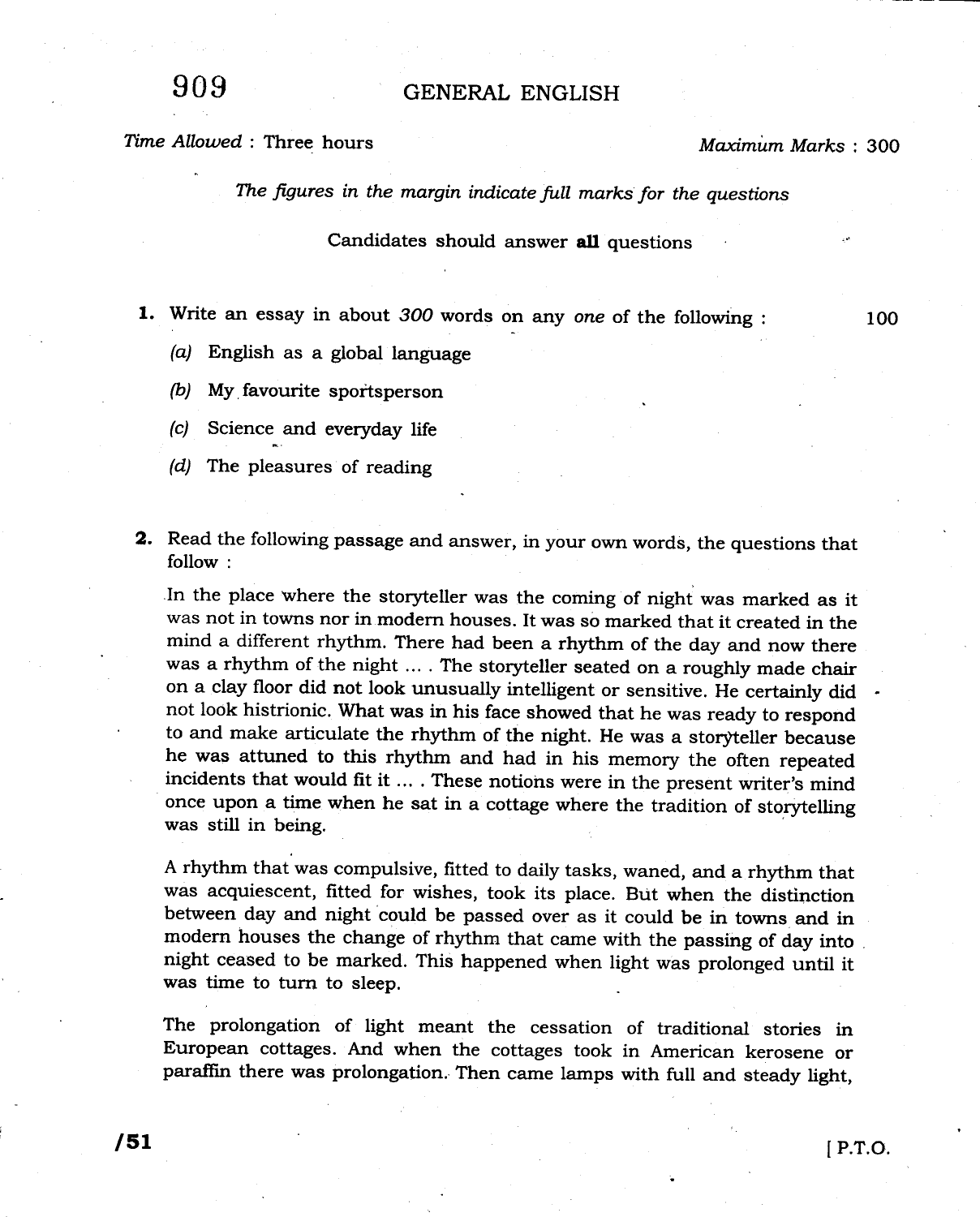lamps that gave real illumination. Told under this illumination the traditioqal stories ceased to be appropriate because the rhythm that gave them meaning was weakened.

| (a) | What is the rhythm of the night referred to in the passage?   | 15. |
|-----|---------------------------------------------------------------|-----|
|     | (b) How did the storyteller function?                         | 15. |
|     | (c) What qualifies one to be a storyteller?                   | 15  |
| (d) | What happened when light came to be prolonged in the evening? | 15  |
|     | $\cdots$                                                      | I 5 |

- (e) How did stories seem to lose meaning?
- 3. Make a précis of the following passage, in your own words, in about 180 to 200 words. Marks will be deducted if the précis is not written on the separate précis sheets provided, and if it is longer or shorter than the prescribed limit. At the end of the precis, state the number of words it contains and securely fasten the précis sheets inside the answer-book :

75

Jean-Jacques Rousseau (1712-78) asked most of the questions that his age wanted asked and provided many answers. He examined civilized society and found it to be kind of straitjacket that hampered man's natural growth. But society was clearly created by men, for their mutual benefit in some far distant past. If some were placed in positions of power, this must have been by general agreement and for the good of all. So it follows that if rulers failed to govern beneficially, the implicit contrast which had given them their special position could be considered broken and new arrangements made.

Accepting the ancient dream of a Golden Age when all men lived in perfect harmony, and writing at a time when colonial developments were making Europeans more aware of other forms of society, Rousseau dreamt of a primitive society devoid of the artificial accretions that seemed to stifle his world. For the first time in the history of civilization man wondered what he might have lost in achieving social order and material advantages. And as he turned away from civilization and looked longingly towards what had been thought of as barbarism, so also he turned away from cities and formal gardens towards nature.

Nature came to be seen as the regenerative, corrective influence it has been to us ever since. For the first time man felt the exhilarating drama offered by great mountains and the hints of cosmic vastness and timelessness given by deserts and empty oceans. It is difficult for us today to imagine a world in which people took no interest in wild nature, but it has to be emphasised that to European culture the high and slightly guilty regard we have for landscape and for the rustic and the seafaring life is something quite recent. Nor do the occasional exceptions in earlier times disprove this-one thinks of Petrarch's

2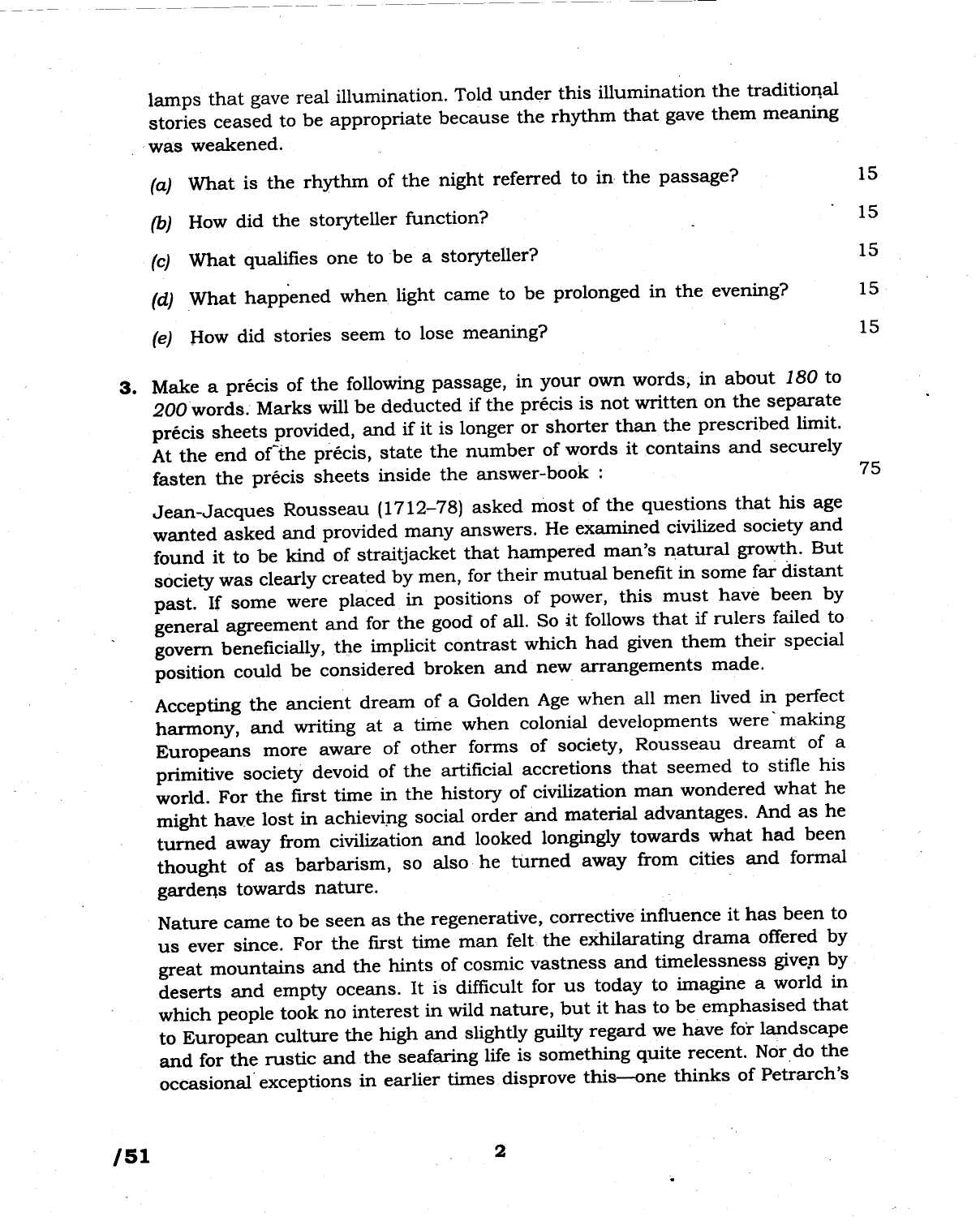ascent of Mont Ventoux in 1336 and of Breughel's Alpine sketches of 1554. The writers of the later eighteenth century and the painters of the nineteenth educated the western world into a sensibility towards the appearance and the process of nature. And this last aspect is perhaps the more important : it was not only the appearance of nature that now appealed to man, but he also came to regard wild nature as the exemplar of life and death and of creativity. At the same time science dramatically developed its ability to explain these processes in nature and in man himself.

Developments of this kind, accompanying the demolition of old social structures, the industrial revolution's assault on old ways of life and the loosening hold of religious faith on the minds of many, have given us a sense of vulnerability and of individual isolation as well as a new need for self-reliance. Modern man is expected not so much to learn the rules of religion and society and to abide by them, as to 'find himself' and to be 'true to himself'. The onus is inescapable and considerable, and it is small wonder if, in all forms of human creativity, the kind of beauty that results from arranging beautiful objects to convey a harmonious idea has generally been replaced by more challenging and discordant forms of signification.

4. (a) Correct the following sentences :

10

- $(i)$  I have received your letter yesterday.
- $(ii)$  We shall go to home after finishing this work.
- $(iii)$  When he will come I will go with him.
- $(iv)$  I explained that I have forgotten my keys.
- $(v)$  We are living here for seven years.
- $(vi)$  This is the first time I hear her sing.
- (vii) It's a long time since you didn't come to see me.
- (viii) I'm going to the mountains about once a year.
- $(ix)$  We probably spend next weekend at home.
- (x) Don't forget writing to Aunt Mary.
- (b) Add the suffix -ion, -tion or -sion to each of the following words making necessary changes in spelling. Write out the new words :

10

- $(i)$  Bifurcate
- (*ii*) Repeat
- (iii) Collude
- (iu) Negate

 $1.3$   $1.51$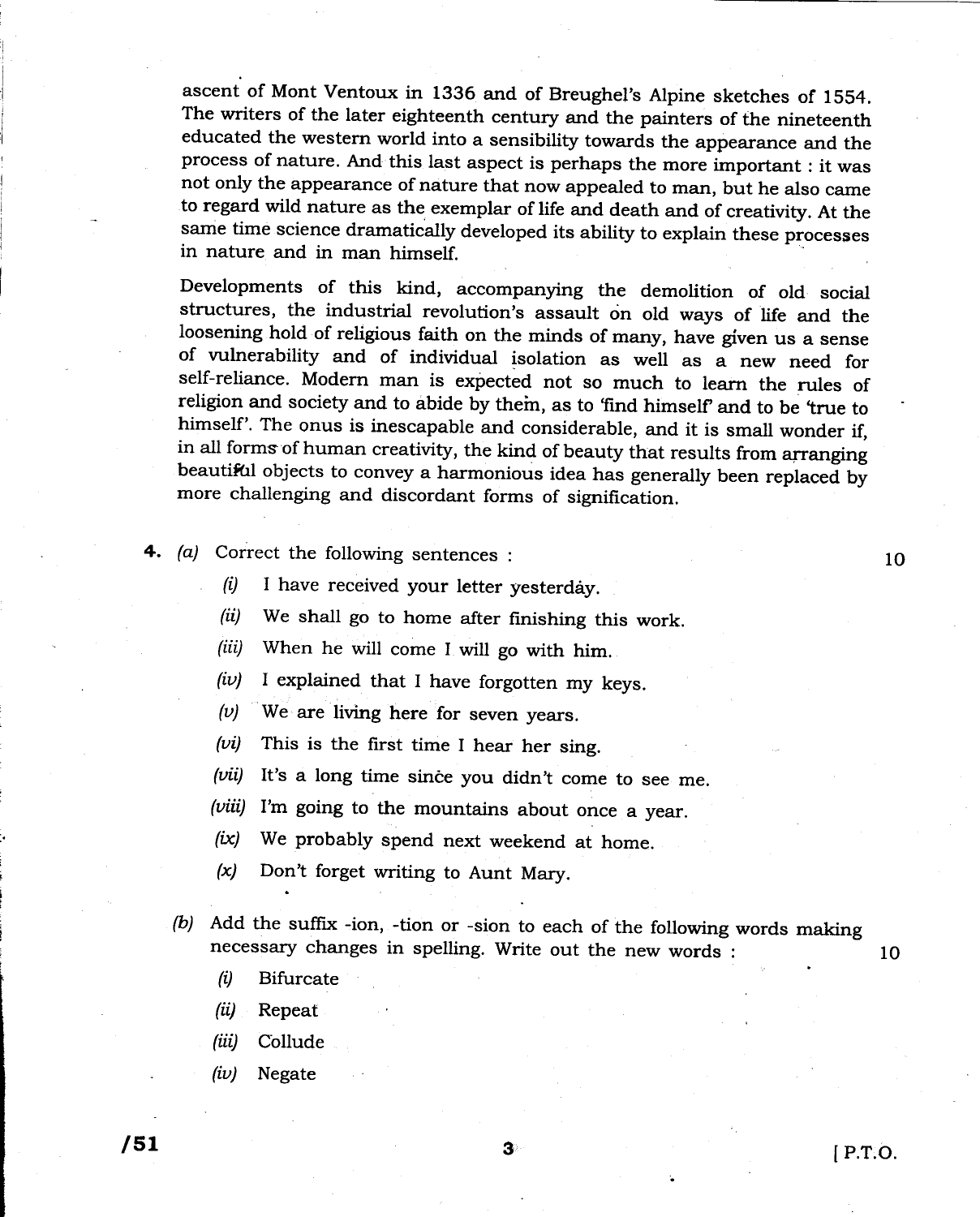- $(v)$  Respire
- $(vi)$  Realize
- (vit) Delude
- (viii) Recognize
- $(ix)$  Allude
- $(x)$  Translate
- $(c)$  Use the following phrases in sentences of your own so as to bring out their meaning :

5

- $(i)$  with a view to
- $(ii)$  as long as
- (iii) at home
- $(iv)$  make do with
- $(v)$  man of straw
- S. (a) Which of the two words within brackets in the following sentences is' correct in the context? 10
	- $(i)$  Lack of sleep can (affect/effect) the quality of one's work.
	- (ii) If you (breath/breathe) deeply, you feel refreshed.
	- (iii) The (principal/principle) is in his office.
	- $(iv)$  This is the (sight/site) for the new building.
	- $(v)$  He is an (imminent/eminent) doctor of our city.
	- $(vi)$  The motorcyclist hit a (stationary/stationery) truck.
	- $(vii)$  The teacher did not have any (advise/advice) for me.
	- (viii) There are several (dairy/diary) farms here.
	- $(ix)$  Please (ensure/insure) that everyone comes to the meeting.
	- $(x)$  People have resented the (rise/raise) in prices of essential commodities.